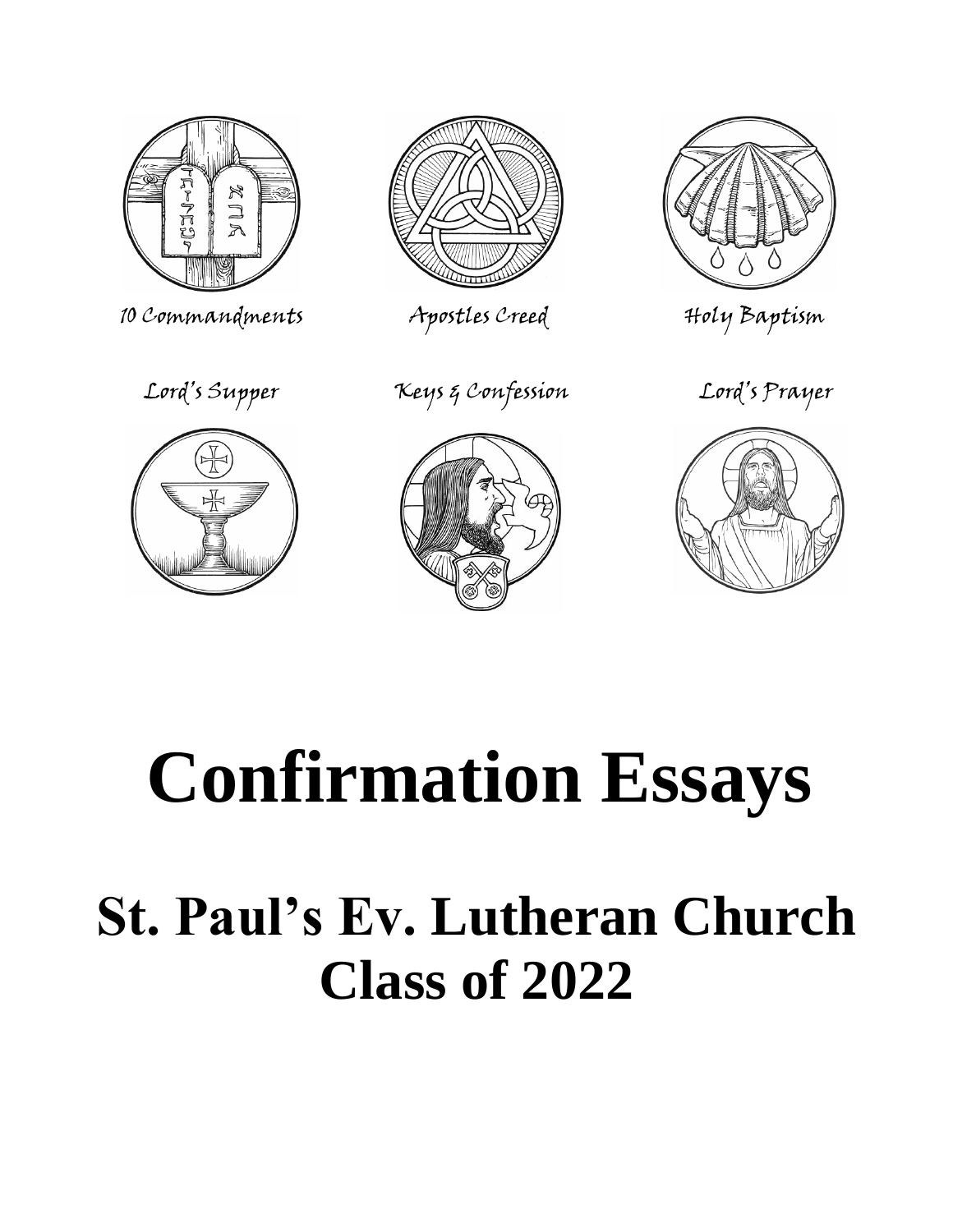# **The Bible Is God's True Word** By Travis Pucker

The Bible is God's true Word. This is shown through information revealed to us within the chapters of the Bible. As we look at God's Word, I hope to answer three questions: Why do we need the Bible? How can we trust what the Bible says? And, why the Bible is so important?

God's creation and the conscience within each of us testify clearly that there is a God, so why do we need the Bible? According to 2 Peter, the Bible gives messages we could never have known nor come up with on our own and we will do well if we pay attention to it. He compares it to using a light to guide us in the dark. Though my conscience can be mistaken and creation doesn't tell me the whole story. God's Word does*.* It illuminates the whole truth for us. *<sup>19</sup>And we have the word of the prophets made more certain, and you will do well to pay attention to it, as to a light shining in a dark place, until the day dawns and the morning star rises in your hearts. <sup>20</sup>Above all, you must understand that no prophecy of Scripture came about by the prophet's own interpretation. <sup>21</sup>For prophecy never had its origin in the will of man, but men spoke from God as they were carried along by the Holy Spirit (2 Peter 1:19-21).* 1 Corinthians 2:9,10 further explains, *No eye can see, no ear has heard and what no human mind has conceived, are the things God prepared for those who love him. But God has revealed it to us by his Spirit.*

Because it's God's Word, we can trust what the Bible tells us. In Matthew 24:35 the Bible tells us *Heaven and earth will pass away, but my words (the words of the Bible) will never pass away*. God's Word, like the one who spoke, it is truthful and eternal. Peter even reminds us that the Apostles saw that truth in person in 2 Peter 1:16, *We did not follow cleverly invented stories when we told you about the power and coming of our Lord Jesus Christ, but we were eyewitnesses of his majesty.* 

The Bible is important because it tells us the most important truth we could ever learn. Paul points to it as he speaks to Timothy, *from infancy you have known the holy Scriptures, which are able to make you wise for salvation through faith in Christ Jesus (2 Timothy 3:16).*  John also tells us, "*these are written that you may believe that Jesus is the Christ, the Son of God, and that by believing you may have life in his name* (John 20:31)." As the Holy Spirit works through His Word within us, Paul can confidently tell the Ephesians and all of us, *you are no longer foreigners and aliens, but fellow citizens with God's people and members of God's household, built on the foundation of the apostles and prophets, with Christ Jesus himself as the chief cornerstone* (Ephesians 2:19-20).

As you can see in both the Old and New Testaments the Bible is God's true Word. The Holy Spirit brought His words to us, written in the Bible that we might be saved.

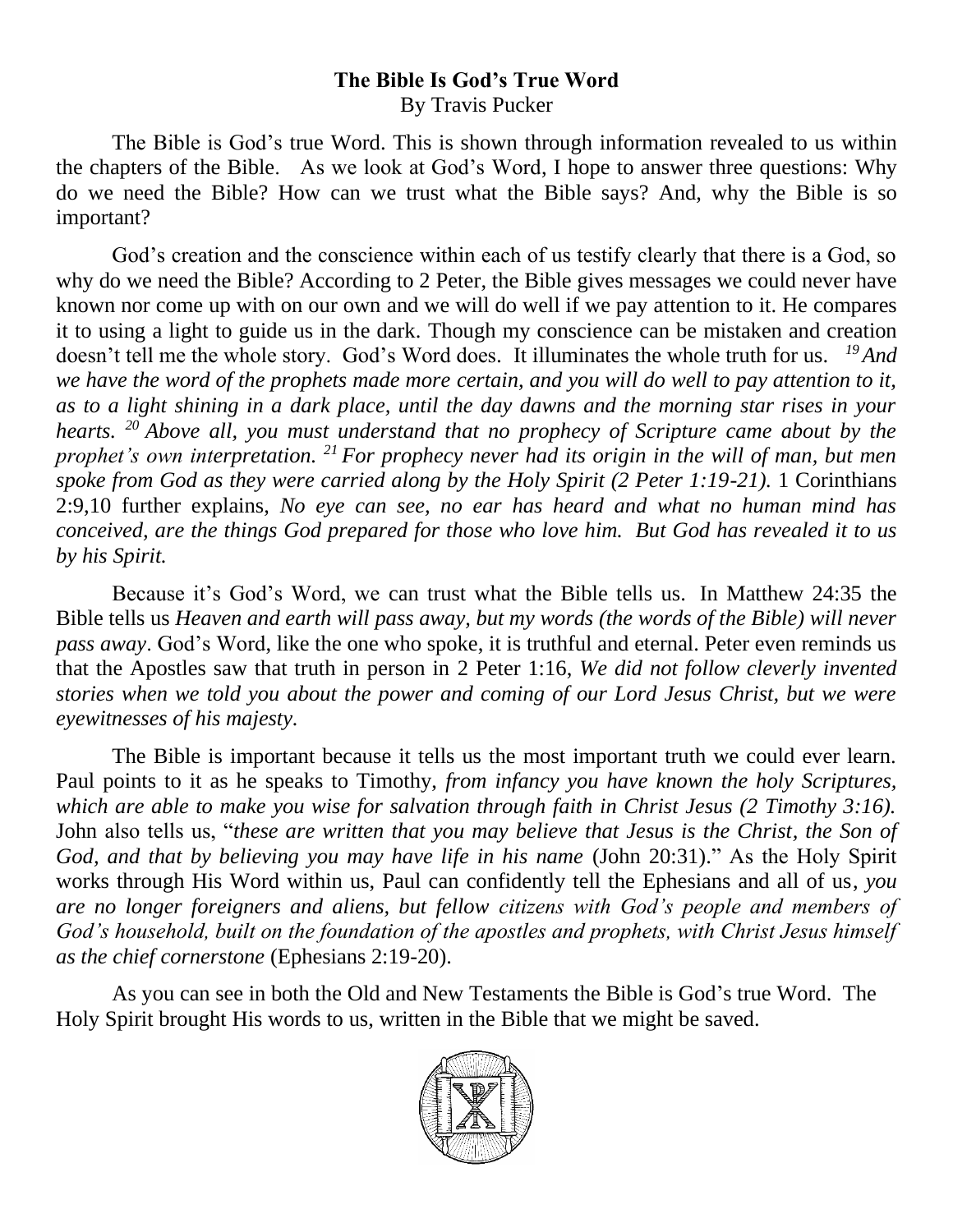# **The Bibles Two Main Doctrines**  By Collin Ferriol

Today I am going to tell you about how the Law and Gospel are important, how they work together, and what the difference is between them.

God has given us His Law through the prophets in his Holy Word and through the Commandments. These Holy Commandments teach us how to live a holy life and teach us how God our Lord wants us to live. A lot of people ask how to earn righteousness in God's eyes but as Romans 3:20 states, *no one will be declared righteous in God's sight by the works of the Law; rather, through the law, we become conscious of our sin*." As you can see we can not earn righteousness by ourselves. The main purpose of the Law is actually not to show us how to get to heaven. Instead, the Law shows us our sin. It is because of this that the Law's main goal is to prepare us for the Gospel.

God has given us His Gospel through His apostles. Jesus lived His whole life being perfect so that we could have eternal life through Him. He dealt with the same temptations that we go through today. Such as fighting back against the people who mocked Him. People even tried to kill Him for His amount of faith. The devil himself tried to tempt Him. Jesus died for us so we may be saved. As Romans 4:25 says, *He was delivered over to death for our sins and was raised to life for our justification.* The Gospel actually tells us how to get to heaven. It is only through faith in Jesus Christ that we are saved. When we learn this truth, we will want to live our lives thanking Jesus for what He has done for us.

Now, the Law and Gospel work together to teach us what not to do, what to do, and that we are saved not by what we do but through Jesus' suffering and death. However, God's Gospel is more important because it lets us know that we are saved through Him and that God loves us. As the well-known passage, John 3:16 says, *For God so loved the world that he gave his one and only son, that whoever believes in him shall not perish but have eternal life*.

It is my prayer that in this essay we have been reminded that God's Law and Gospel are very important in our lives. They are truly very different teachings, and they work together to show us our need for a Savior and a loving God who gave us Jesus.

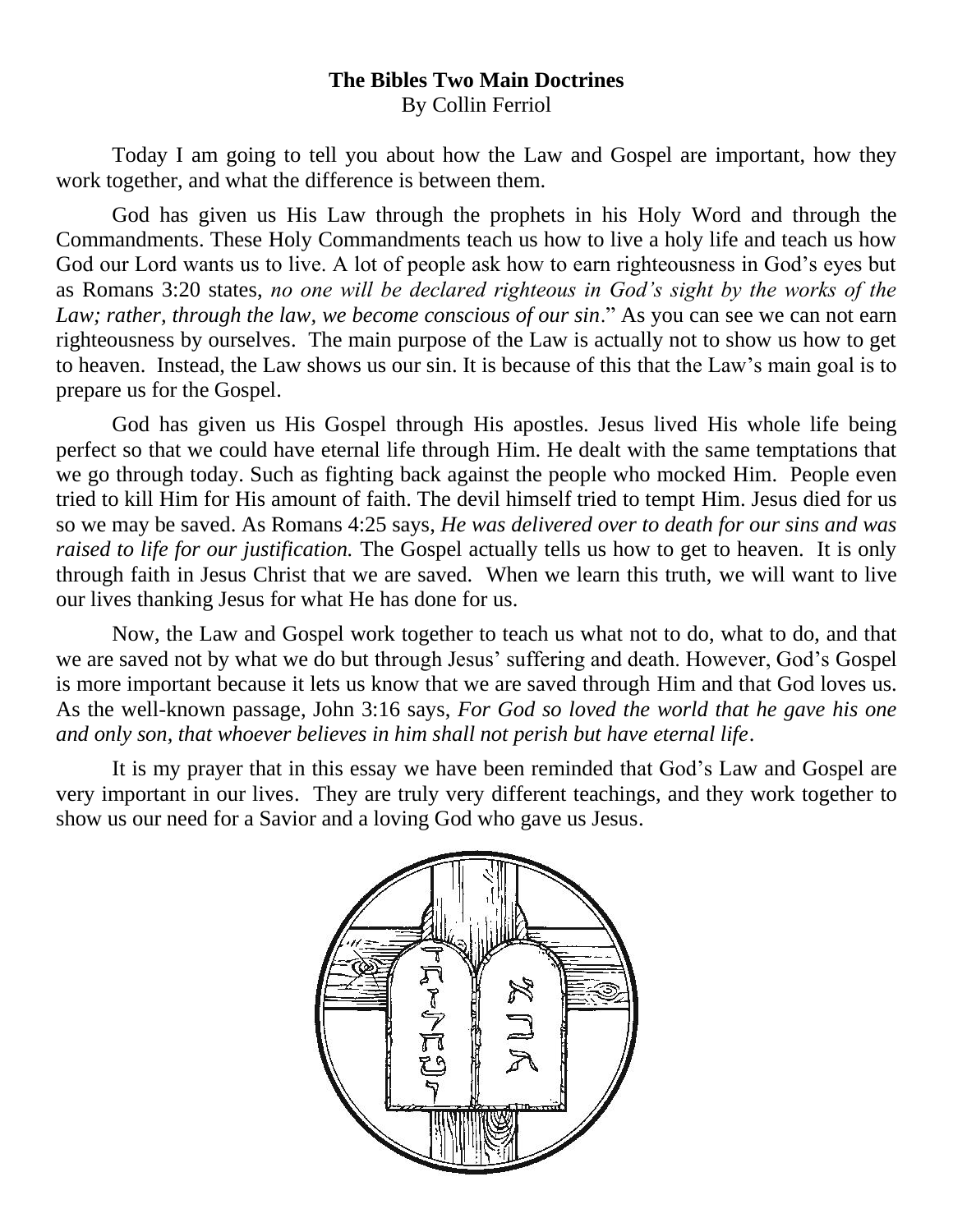#### **Modern Societies' False gods**

By Cage Mueller

Modern societies' false gods are everywhere! They are present in houses, landmarks, and other places around the globe. But as believers in God, we know there is only one true God and He wants us to know about false idols that we may avoid them.

False gods or idols do nothing but trick us and lead us away from God and the Word. They ultimately leave us with nothing as Isaiah tells us *All who make idols are nothing, and the things they treasure are worthless* (Isaiah 44:9). But the true God gives faith and forgiveness. Ephesians 2: 8-10 "*For it is by grace you have been saved through faith and this is not from yourselves it is the gift of God not by works so that no one can boast. For we are God's workmanship created in Jesus Christ to do good works which God prepared in advance for us*."

But the idols of our world aren't just images of wood or stone. There are also many false prophets throughout the world. Matthew 7:15 tells us to *watch out for false prophets. They come to you in sheep's clothing but inwardly they are ferrous wolves*. False prophets would point us to other gods, sometimes even claiming to be the one true God of the Bible but ultimately something they have made in their minds and hearts.

Some people don't believe there is a God at all. They are called atheists. They want to believe there is no God and they are masters of their own destinies and they aren't responsible for anyone else. The Scriptures call such thinking foolish because by it they ultimately seeks to set themselves up as a god, a truly flawed one. *The fool says in his heart, "There is no God." They are corrupt, their deeds are vile; there is no one who does good* (Psalm 14:1).

How does God tell us to avoid these fake objects and prophets? First, He reminds us there is only one true God in Isaiah 45:5 saying *I am the Lord your God and there is no other god besides me*. Then He reminds us why it is so important to follow after Him, *Turn to me and be saved, all you ends of the earth; for I am God, and there is no other* (Isaiah 45:22).

In conclusion, there are many modern-day idols. Far too many to even mention them all here. However, they all do the same thing. All modern-day false idols try to tear us away from God and His Word. God loves us enough to give us the First Commandment in His Word to warn us and keep us safe. The very same Word shows us every time who the only true God is: The one who loves us and saves us.

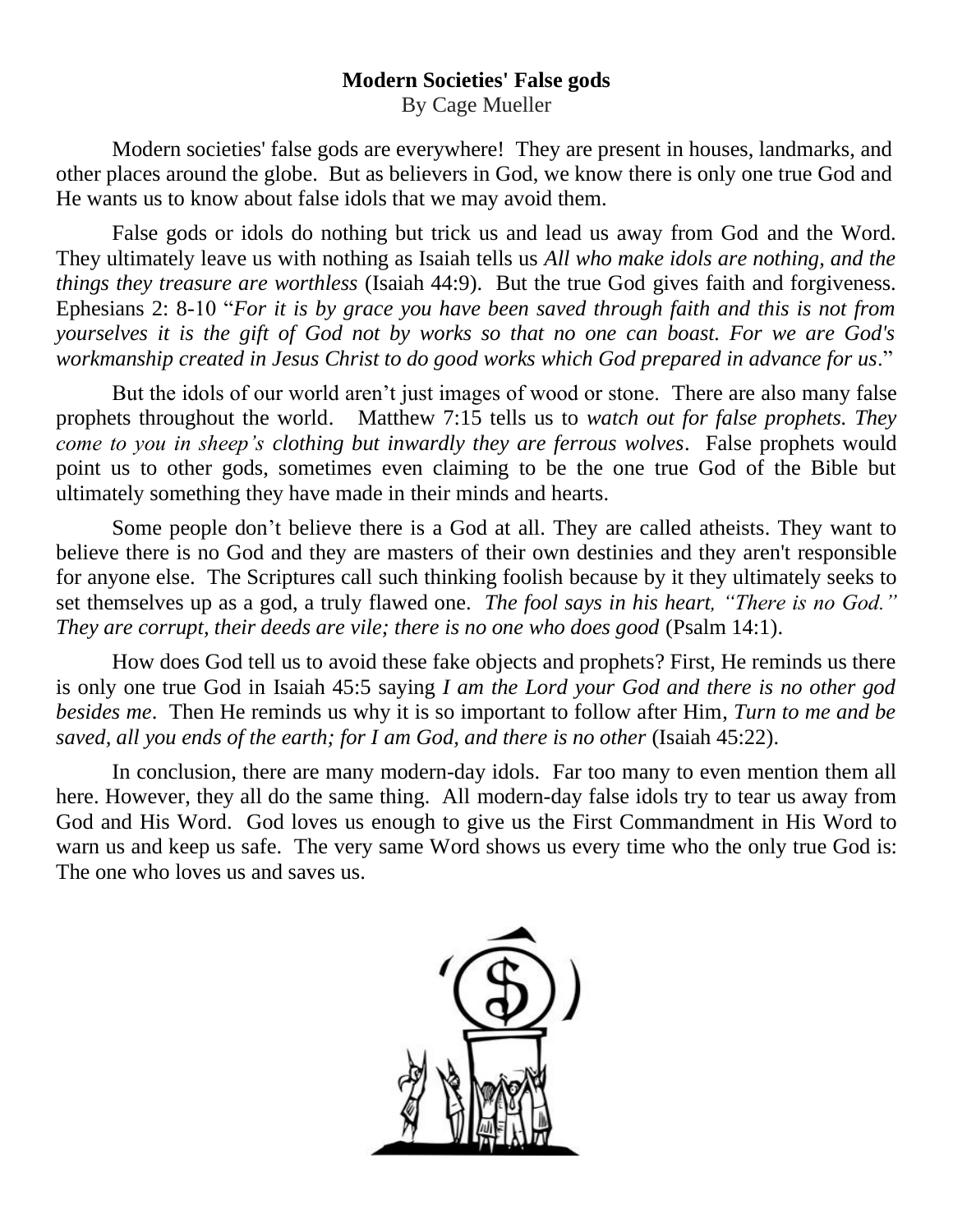#### **How We Keep the Sabbath in the New Testament Era** By Anna Suprenand

Our earthly bodies can get tired after a long day at school and work. Our souls can get tired too, with the weight of guilt, fear, and doubts. We long for tranquility and rest. Sabbath means "rest" in Hebrew. When God asks us to remember the Sabbath, He wants us to appreciate the true rest He offers for our tired souls. God gives us this rest when we worship Him and especially when He guarantees us that our sins are forgiven through Jesus.

How were the people blessed as they observed the Sabbath Day? Well in Exodus 20 verses 9 - 12 God tells us that for *Six days you shall labor and do all your work, <sup>10</sup>but the seventh day is a Sabbath to the LORD your God. On it you shall not do any work, neither you, nor your son or daughter, nor your manservant or maidservant, nor your animals, nor the alien within your gates. <sup>11</sup>For in six days the LORD made the heavens and the earth, the sea, and all that is in them, but he rested on the seventh day. Therefore the LORD blessed the Sabbath day and made it holy.* Also in Ezekiel 20 verse 12, God says, "*Also I gave them my Sabbaths as a sign between us, so they would know that I the Lord made them holy.*" So how were the people blessed as they observed the Sabbath day? Well God gave the Sabbath day to keep a sign between Himself and Israel, "*so they would know that I the Lord made them holy.*" By observing the Sabbath, Israel would give a testimony that He was their God and they were His people who would always acknowledge the day on which He rested after finishing creation.

What does the Third Commandment then mean for us in the New Testament? John 8 verse 47 says, *Whoever belongs to God hears what God says. The reason you do not hear is that you do not belong to God*. So, as believers in God, we belong to Him and we hear Him, but unbelievers who don't hear God don't belong to God. And in Colossians 3 verse 16, *Let the message of Christ dwell among you richly as you teach and admonish one another with all wisdom through psalms, hymns, and songs from the Spirit, sing to God with gratitude in your hearts.* With the Word of God always with us, we can be confident that we will live in the thankfulness that comes from knowing our Savior. So What does the Third Commandment then mean for us in the New Testament? It means God's word brings rest to our troubled hearts and our lives through its comforting message of forgiveness. The Third Commandment shows how God warns us to not despise His Word but, rather, consider it sacred and hear it and study it gladly.

Why is God's Word especially important to us? Romans 10 verse 17 says, *Faith comes from hearing the message, and the message is heard through the word about Christ.* We, believers, hear and know God's Word. Another passage we can look at is Deuteronomy 32 verse 47, *They are not just idle words for you – they are your life. By them, you will live long in the land you are crossing the Jordan to possess.* God's Word isn't a joke. We live by it to keep our faith safe from the harm of sin, and to show our appreciation for everything God has done for us as He secured the eternal gift of Heaven. Again, Why is God's Word especially important to us? It's the source of our life. With the craziness in this world going on, we have God's Word as a guide to keep us safe on the path to Heaven. Without God's Word, our faith will struggle and perhaps even disappear altogether. That's a scary thought.

How do we keep the Sabbath in the New Testament era? As believers, we keep the Sabbath when we come together to hear God's Word and when we spread the Word freely. We can believe and obey God's Word. We shouldn't neglect His Word or fail to read His Word. Instead, may we remember the importance of His Word in our lives and the saving message it proclaims.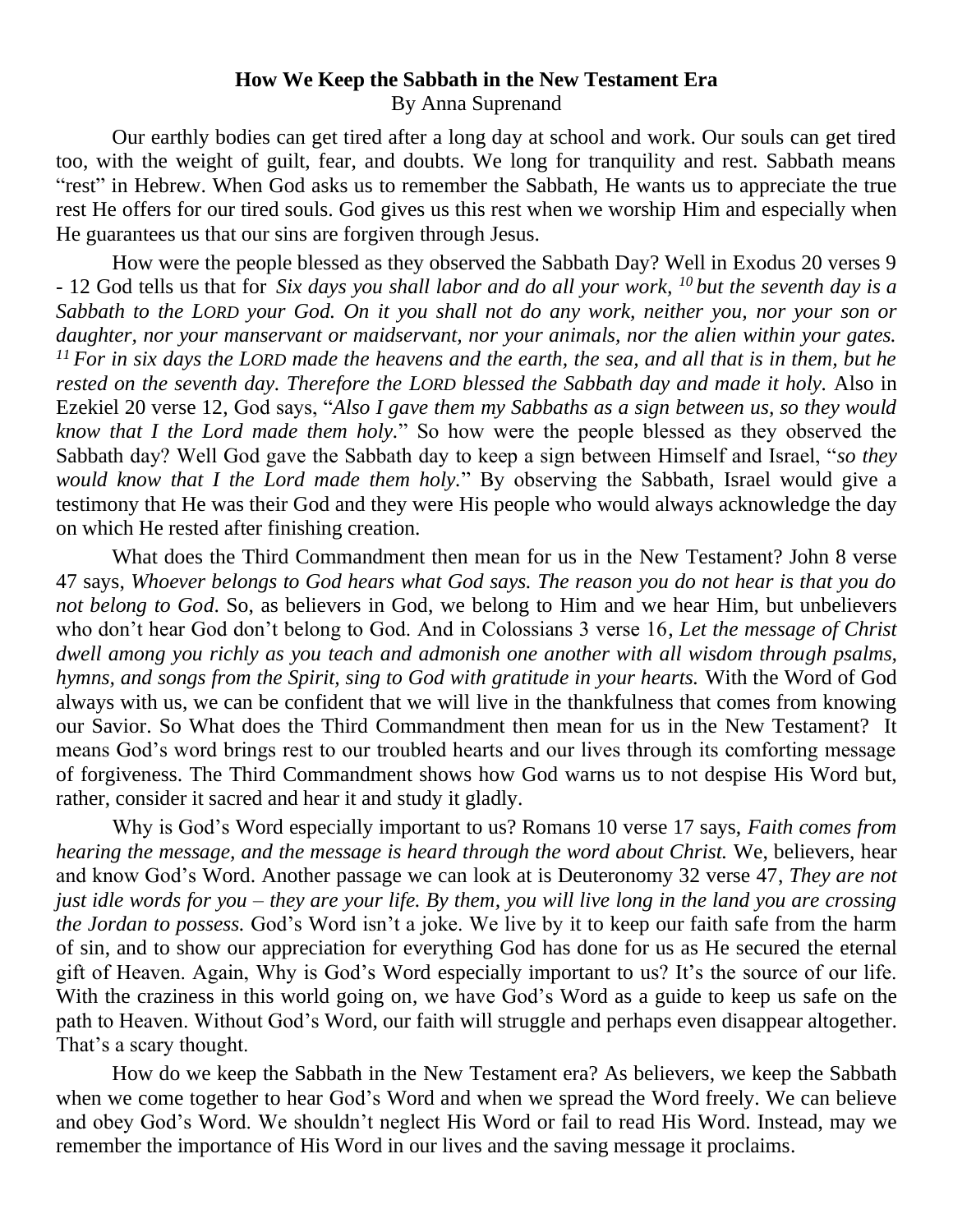#### **Respecting God's Authorities** By: Madison Zittlow

God has blessed us by putting many authorities over us. Some we don't realize are there, and some that are very important to us. The 4th Commandment specifically talks about and focuses on why God has placed them over us, and why we should respect them. We are most familiar with our parents being our main authority, but God has placed many others over us.

Who are the representatives God has placed over us? God has placed representatives over us that we don't think much about. How could police officers be representatives of God? Well, they give us rules to follow in order to keep us safe, same with people like firefighters and even the government. Some people find it hard to believe that they help us because they don't agree with some of their rules or opinions. But it's true, and God placed them there for a reason, and we should have confidence in what they say. God says in Hebrews 13:17 that we should always *Obey your leaders and submit to their authority. They keep watch over you as men who must give an account. Obey them so that their work will be a joy, not a burden, for that would be of no advantage to you.*

Another question that's frequently asked is how do we dishonor those whom God had placed over us. One of the main things is we let our own sinful nature take over, and disobey what they have asked us to do, or not to do. God wants us to strive to obey our authorities and not sin. He also wants us to not lie or deceive them, or hurt them with our words or actions. In fact, He goes so far as to say in Romans 13:2*, Consequently, he who rebels against the authority is rebelling against what God has instituted, and those who do so will bring judgment on themselves.*

God has blessed us with many authorities to watch over us and to discipline us. God wants us to show our love to them by respecting what they do and say and to use their discipline as a blessing. It's hard to look at discipline as a good thing, but it truly is a blessing. Again, the book of Hebrews instructs us, *No discipline seems pleasant at the time, but painful. Later on, however, it produces a harvest of righteousness and peace for those who have been trained by it*. God has placed authorities over us so to keep us safe and help us live in peaceful societies that we might learn His Word in safety.

God has given us many blessings through the people He gives authority over us. Sometimes it's easy to see and other times it may take a bit of effort. We pray that God would lead us to properly respect all authority as the gifts from God they are.

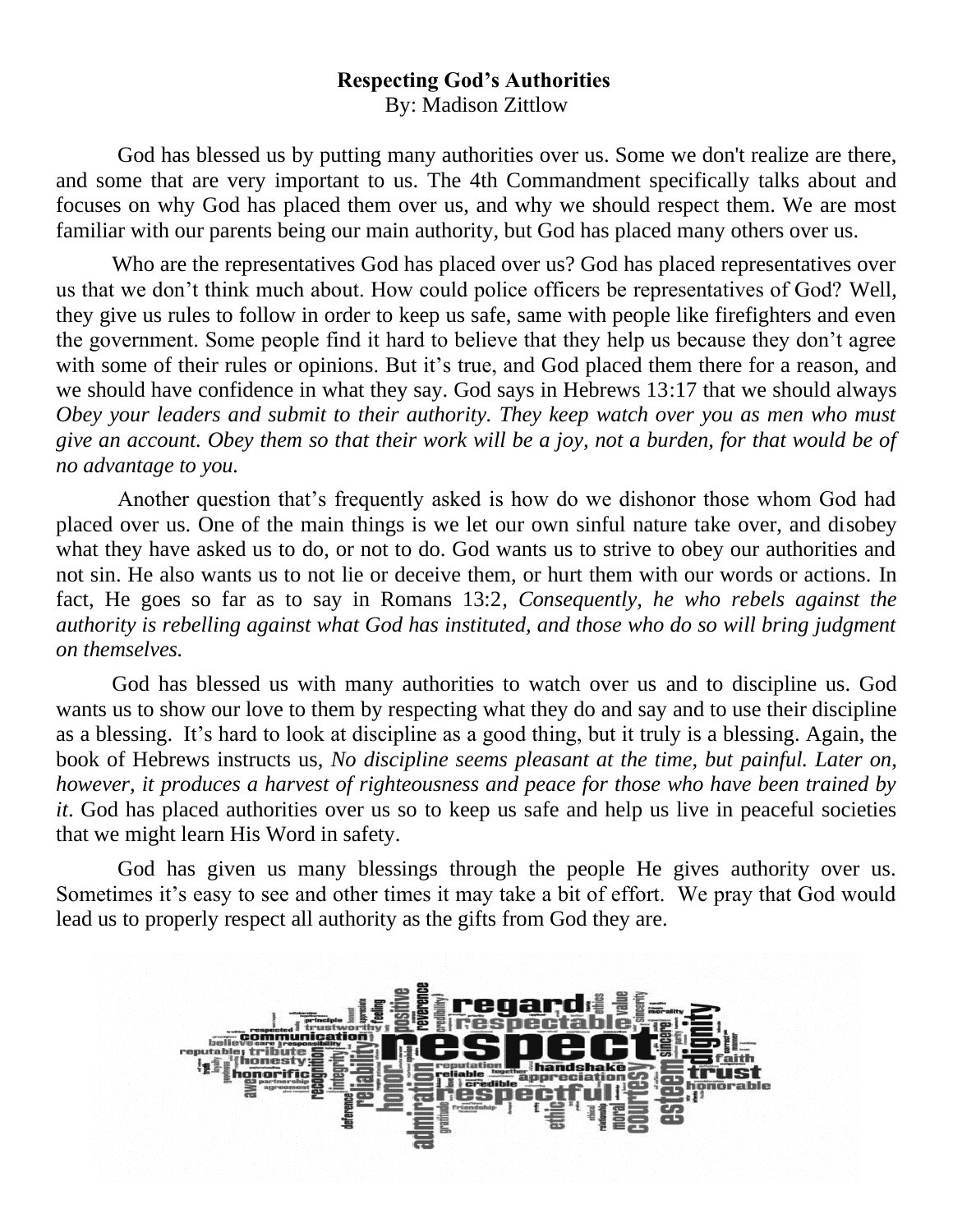#### **Human Life Is a Precious Gift to Protect** By Layla Schwartz

God creates every single human to be unique in all sorts of ways. Genesis 2:7 says, "*The Lord God formed a man from the dust of the ground and breathed into his nostrils the breath of life, and the man became a living being."* Because God has given all life, the gift of life is precious and something we should protect and not just throw away.

Each of us should cherish the life that has been given first to us and then to others. No life should be taken or ended by our own doing. We call this murder or suicide. God is the only one who should decide when life is over. In Genesis 9:6, He warns, *Whoever sheds human blood, by humans shall their blood be shed; for in the image of God has God made mankind*.

But it's not just actual murder God warns us about. Leviticus 19:16 states, *Do not go about spreading slander among your people. Do not do anything that endangers your neighbors' life. I am the Lord.* The words we speak, the hatred we hold in our hearts, the actions we may even take part in, can harm our neighbors which in God's eyes is every bit as wicked. Instead, God urges us to treat others as He treated us, *Get rid of all bitterness, rage, and anger, brawling and slander, along with every form of malice. Be kind and compassionate to one another, forgiving each other, just as in Christ God forgave you* (Ephesians 4:31-32).

Human life should be cherished by all, whether it is your life or someone else's. God made all of us and gave us life for a reason. Paul tells us in 2 Corinthians 6:2, *I tell you, now is the time of God's favor, now is the day of salvation*." God has given us our lives so that we might come to faith in Him and be saved. He leaves us here so that we might hold His Word out to many others. To end a life is to end that time of grace and no one has the right to do that. Instead, may we joyful serve God in thanks for the gift of life He has given us all.

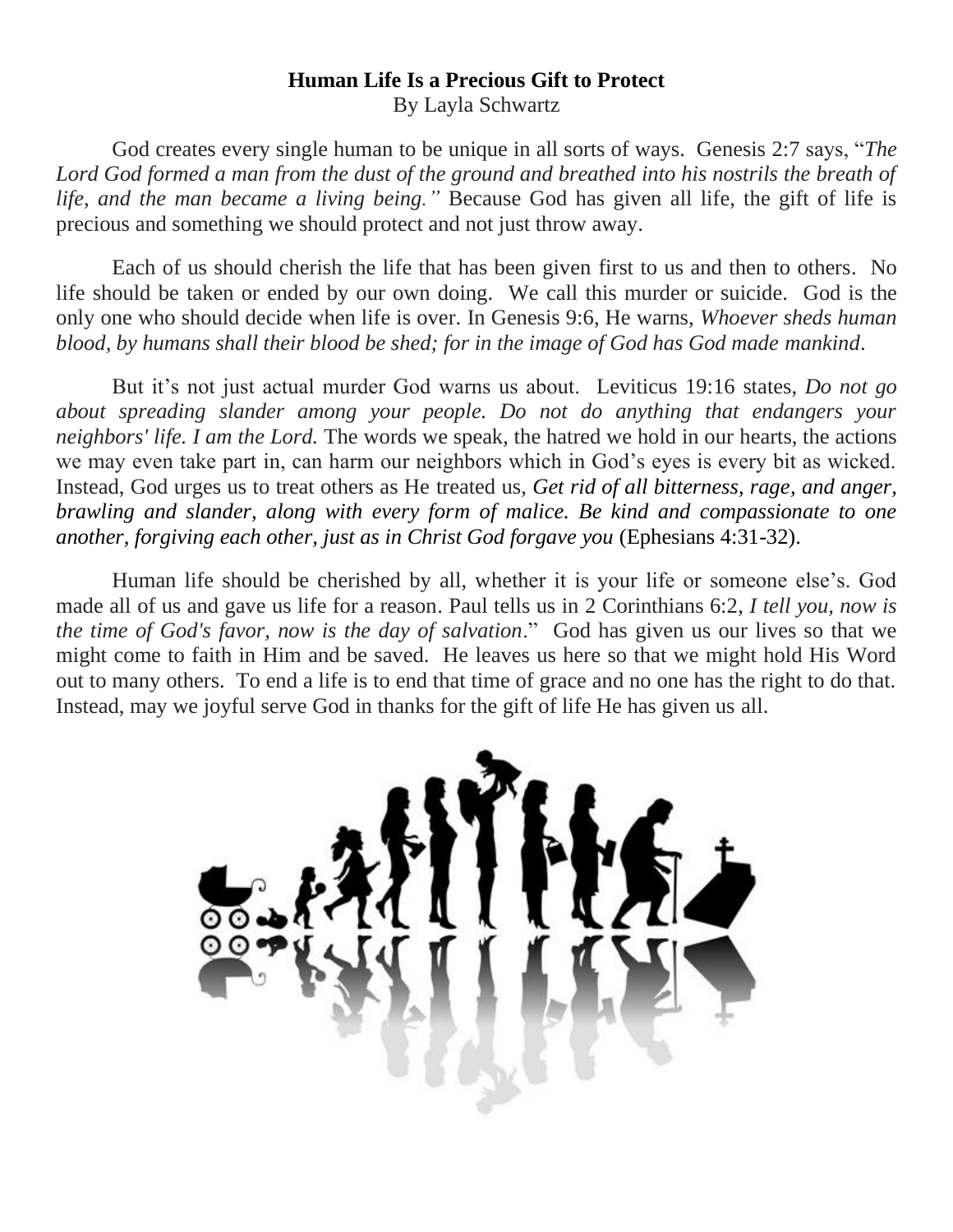#### **Purity of Life Is Important to Christians** By Owen Slattery

In the beginning, marriage was the joining of flesh and companionship between one man and one woman. But in recent times, God's gift of marriage has been discredited by the many actions of the world today. Which leads people around us to ask, 'Why is purity of life important?' That is the question I'll be answering today.

*The Lord God said, "It is not good for the man to be alone. I will make a helper suitable for him… Then the Lord God made a woman from the rib he had taken out of the man, and he brought her to the man. … For this reason, a man will leave his father and mother and be united to his wife, and they will become one flesh* (Genesis 2:18,22,24). These passages from Genesis show us that God Himself instituted marriage from the beginning to be the unification between a man and a woman. This union is a perfect gift from God and isn't something that should be taken lightly.

*Marriage should be honored by all, and the marriage bed kept pure, for God will judge the adulterer and all the sexually immoral* (Hebrews 13:4). God wants us to keep these commands, but we sin against Him when we indulge in desires intended for marriage outside of marriage, and also when we do not respect marriage with coarse talking. Instead, God wants us to love our spouse as ourselves, and to commit ourselves fully to them in thought, word, and deed. We can do this by keeping ourselves pure both inside and outside of marriage.

"*Children are a heritage from the Lord, offspring a reward from him*" Psalm 127: 3. God wants us to keep this commandment so we can enjoy the gifts He gives us through marriage. This passage lists children but companionship with our spouse in marriage and living a truly chaste life as God directs are also blessings He gives to us through marriage.

So why is purity of life important? It is because God seeks to bless us through marriage. A union He Himself instituted and which He wants us to live in purity and joy so that we may enjoy our life on this earth with others.

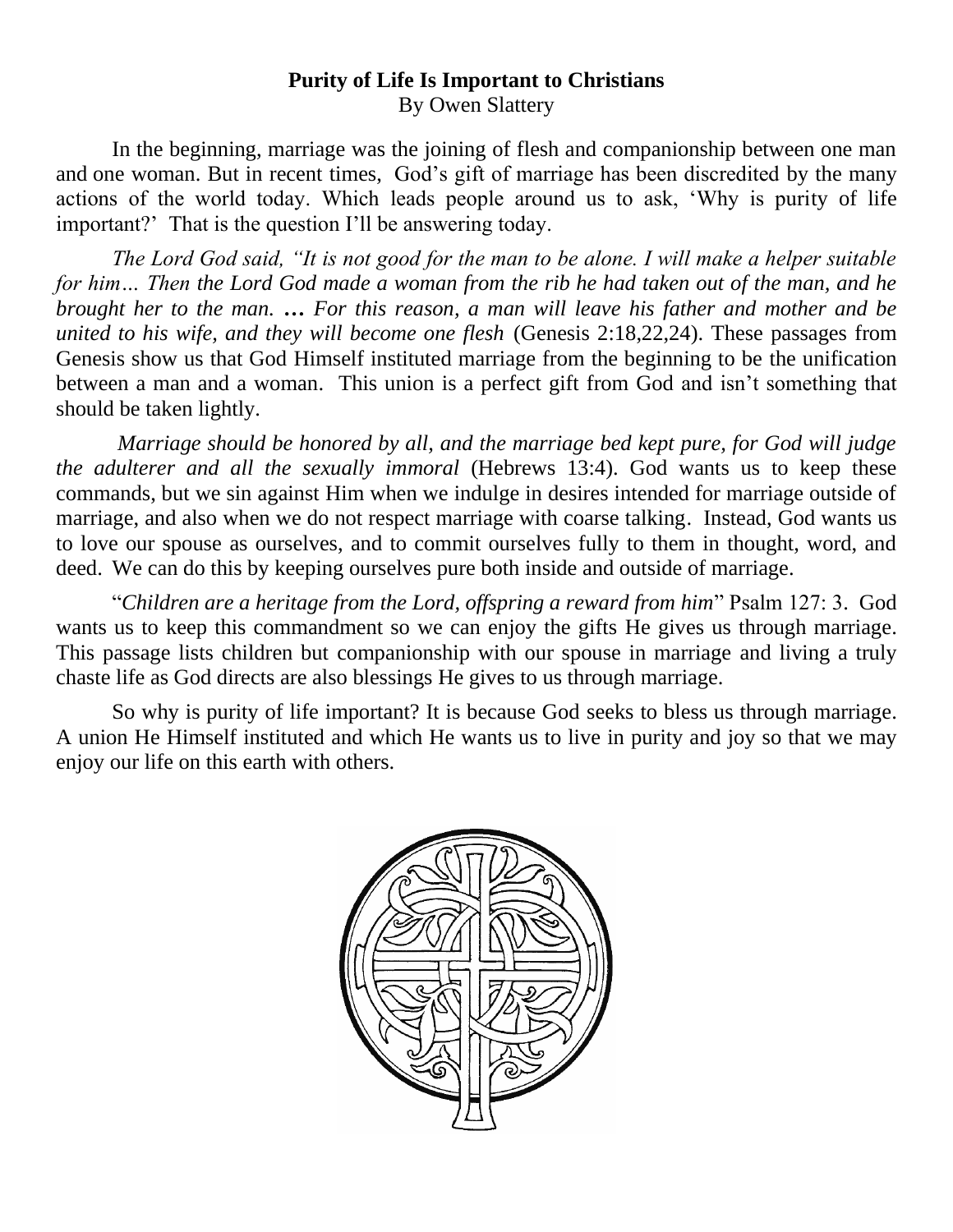#### **Using Earthly Possessions in a God Pleasing Way** By Emmitt Slattery

What are possessions? Possessions are the property we own, the wealth we've obtained, and the materials that make up every household. Where does God fit into this? How does He want us to use them? That's what I'm answering here today.

Why should we care about our things? The Bible says in James 1: 17a, *Every good, and perfect gift is from above, coming down from the father of the heavenly lights.* Because God gave us all our possessions, we want to honor Him by taking care of the things He gives us.

How does God provide us with possessions? The important thing to realize here is that God gave us our possessions. We did not earn them. God says in Deuteronomy 8. 17-18a, *You may say to yourself, "My power and the strength of my hands have produced this wealth for me." But remember the Lord your God, for it is he who gives you the ability to produce wealth.* God lets us gain things by working for them. He does this by giving us all talents and abilities to serve one another, and therefore, serve the Lord. He also gives us these gifts when someone else gives them to us as a gift or through an inheritance.

How do people sin against their possessions? People sin against God and the Seventh Commandment in various ways. God says in, 1 Timothy 6:9-10, *Those who want to get rich fall into temptation and a trap and into many foolish and harmful desires that plunge people into ruin and destruction. For the love of money is the root of all kinds of evil. Some people, eager for money, have wandered from the faith and pierced themselves with many griefs.* Our biggest sin against the Seventh Commandment is putting money or other possessions above God and our other duties on earth. This happens when we skip church to work a few more hours, or when we do things such as stealing.

We can sin against our possessions in other ways too. God tells us in 1 John 3:17, *If anyone has material possessions and sees a brother or sister in need but has no pity on them, how can the love of God be in them?* We can still sin by not doing things with our money. When we refuse to help our friends and family with financial aid or other physical problems, God says we are worse than an unbeliever.

How then does God want us to use our possessions? To answer this, let's look at Psalm 37:21, which says, *The wicked borrow and do not repay, but the righteous give generously.* God wants us to give some of our possessions back to Him in the way of offerings. Of course, we are to take care of ourselves, our family, and our friends as well. God allows us to do other things with our possessions too. Even after the essential things like bills and taxes, our God allows us to use our possessions to rest, have fun, and enjoy life on earth.

God wants us to honor Him by the way we use our possessions. Not wasting or neglecting them, but taking care of them, helping others, and giving them back to God. He doesn't want us to worry about gaining more than our neighbor, because He has said, *"Keep your lives free from the love of money and be content with what you have, because God has said, "Never will I leave you; never will I forsake you* (Hebrews 13:5).*"*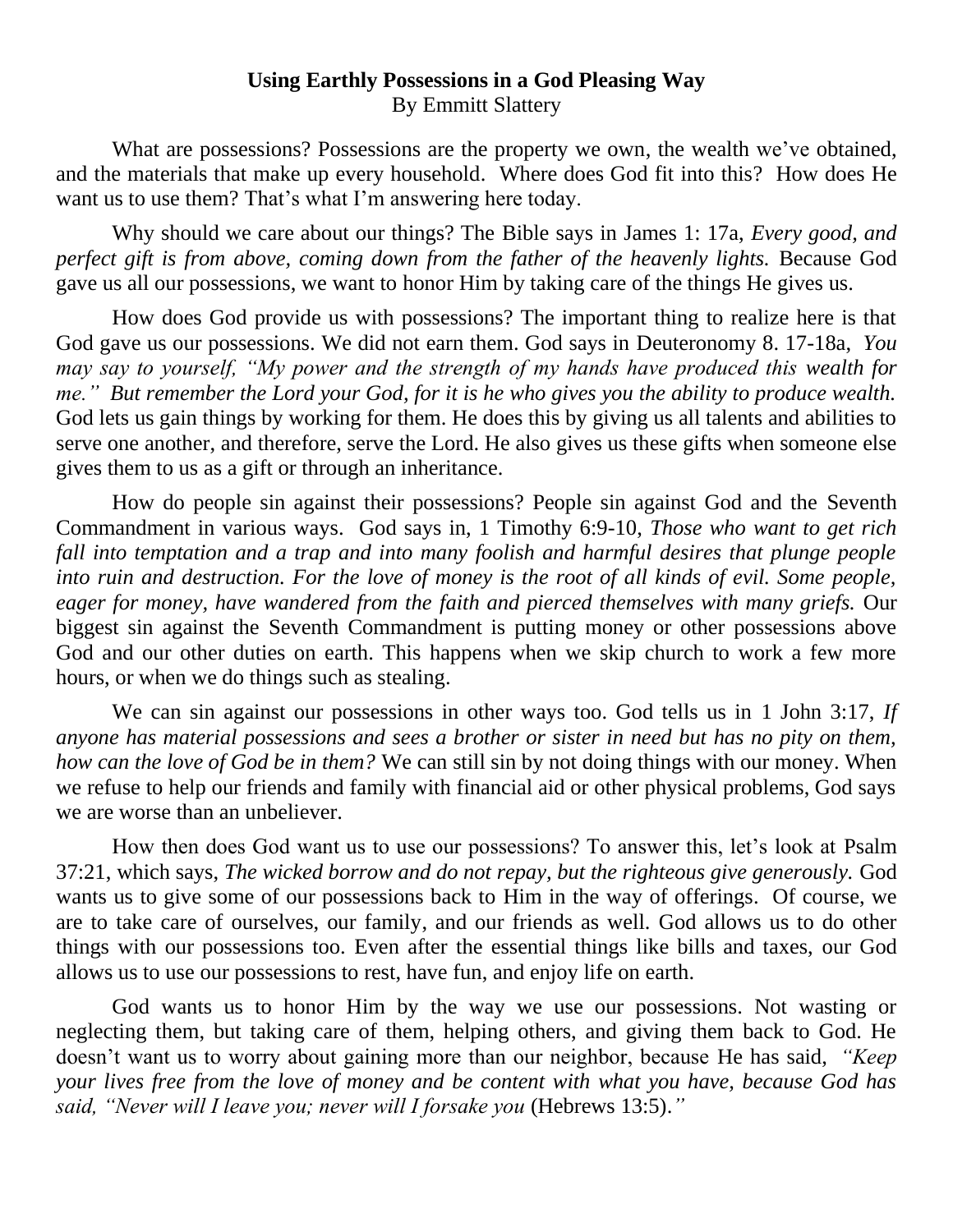#### **The Human Tongue: A Use For Good And Evil** By: Bevyn Haase

The function of our tongue can be used in many different ways. Such as a way to digest The food we eat by facilitating the movement of food during chewing and assisting swallowing. Other important functions include speech and taste. The tongue consists of striated muscles that can be used to speak to allow us to spread God's Word and bring encouragement to others. But also, at the same time, our tongues can be evil by acts of speaking ill of someone, lies, or deceit.

We as Christians use our mouths in a God-pleasing way. We are not only encouraging others but are also helping ourselves. We as Christians will gain trust from others. Which will allow them to feel more comfortable and trust that they can talk to you about life or concerns they may have. It can be as simple as a compliment or politely asking how someone's day is. Also, the good name it builds helps us to spread the Gospel of the Lord. We as Christians want to bring others to faith. We open doors to do that by the way we live our daily lives in our words and actions towards others. As Christians, we need to always praise God, pray to God, sing to the Lord and be a witness for the Lord, and praise our heavenly father daily.

Even though we are Christians, we are still tempted by sinful nature. We are tempted to say sinful and harmful words towards ourselves and others. It's easy to blame others, speak unsympathetically to those in need, boast, complain about others, swear or even blaspheme. It's far too easy to use our tongues in ways our God has warned us against.

The Scriptures help us Christians to better understand how we should speak as disciples of Christ. Through a careful study of the Bible, we appreciate all our God has done for us and are encouraged by the loving way He speaks to us in forgiveness rather than in hatred.

We have seen that our tongues can be used in a number of good ways as well as in a number of bad ways. How can it be controlled? Only by the Holy Spirit. Have you ever asked the Holy Spirit to take control of your tongue? And Romans 6:13 we are exhorted to offer the parts of our body to God "as Instruments of righteousness" our hands, eyes, feet, and tongue.

And as we continue on our journey through life, we will be required to face even greater challenges. But we are to be strong in the Lord and in His mighty power, by putting on the Armor of Christ and standing firm and abiding in Him, knowing that His grace is sufficient for the greatest challenges. As we struggle, we have God's full assurance that He is by our side, for He has promised, I will never leave you nor forsake you, even to the very end of the age.

The tongue can be the most destructive weapon on earth; its misuse has damaged more lives than all the weapons of war or disease on this earth! The tongue can bring some of life's greatest joys; like someone simply saying "I love you," or it can bring some of the greatest pains; like someone telling you "I hate you!" Let your tongue be an instrument of righteousness, NOT a weapon of destruction!

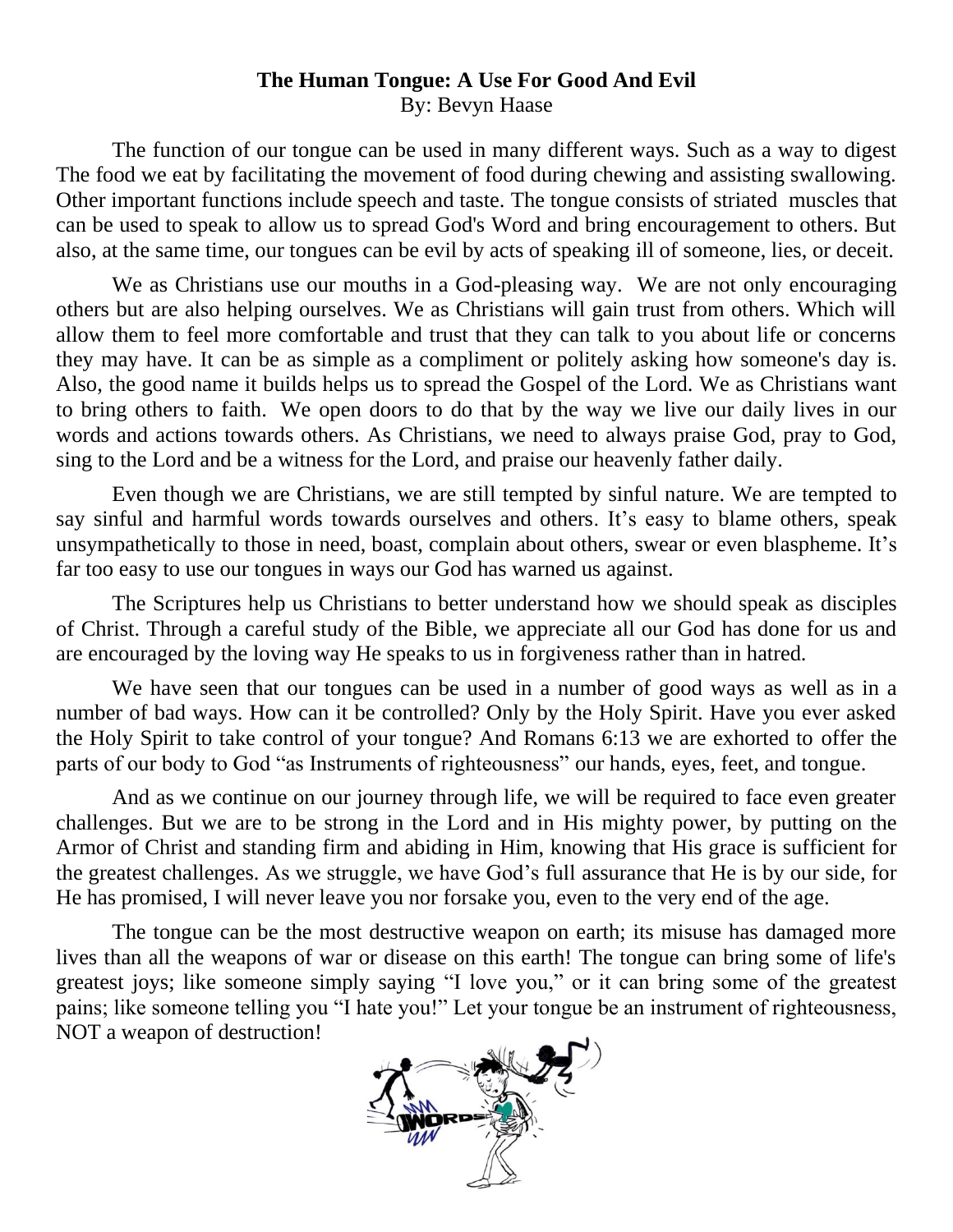# **The Triune God** By Keely Nuey

We believe in one God. Even though it might be hard to explain or even wrap our own brains around for that matter, the Bible clearly tells us that this God is the Triune God: one God in three persons.

The first person of the Holy Trinity is God the Father. We usually talk about the Father as the person of the Trinity who created and preserves the world. Genesis 1:1 tells us, "*in the beginning, God created the heavens and the earth*." Not only did God the Father create the earth, He also loved us all enough to send His Son for us. God promised this in John 3:16, "*For God so loved the world that He gave his one and only Son that whoever believes in him shall not perish but have eternal life*." And God kept this promise.

God the Son, the second person of the Holy Trinity, came to earth and became true man in order to save us from sin, death, and the power of the devil. Mark 10:45 tells us, "*the Son of man did not come to be served, but to serve, and to give his life as a ransom for many*." This is shown to be true. Ephesians 5:2 tells us "*Christ loved us and gave himself up for us as a fragrant offering and sacrifice to God*."

The third person of the Holy Trinity, God the Holy Spirit, brings us to faith and preserves us in it. 1 Corinthians 12:3 tells us, "*no one can say Jesus is Lord except by the Holy Spirit*." The Bible is also inspired by the Holy Spirit. He gave the writers the thoughts and words to write. 2 Peter 2:21 announces, "*prophecy never had its origin in the human will, but prophets, though human, spoke from God as they were carried along by the Holy Spirit.*"

It's easy to see that Bible clearly teaches that there are three distinct persons as it speaks of God. Yet the Bible never speaks of three Gods but only one God. Deuteronomy 6:4 reminds us, "*Hear, O Israel the Lord our God, the Lord is one.*"

It may not make perfect sense to our sinful human brains, but the Bible teaches us our God is three distinct persons in one God. Matthew 28:19 states, "*Go and make disciples of all nations, baptizing them in the name of the Father and of the Son and of the Holy Spirit*." While I may not be able to perfectly describe it, I know that this doctrine is for my comfort. The Father loves me enough to send the Son, who actually sacrifices Himself for the sin of the world, mine included, and the Holy Spirit grants me the faith to believe it all and hold it out to others.

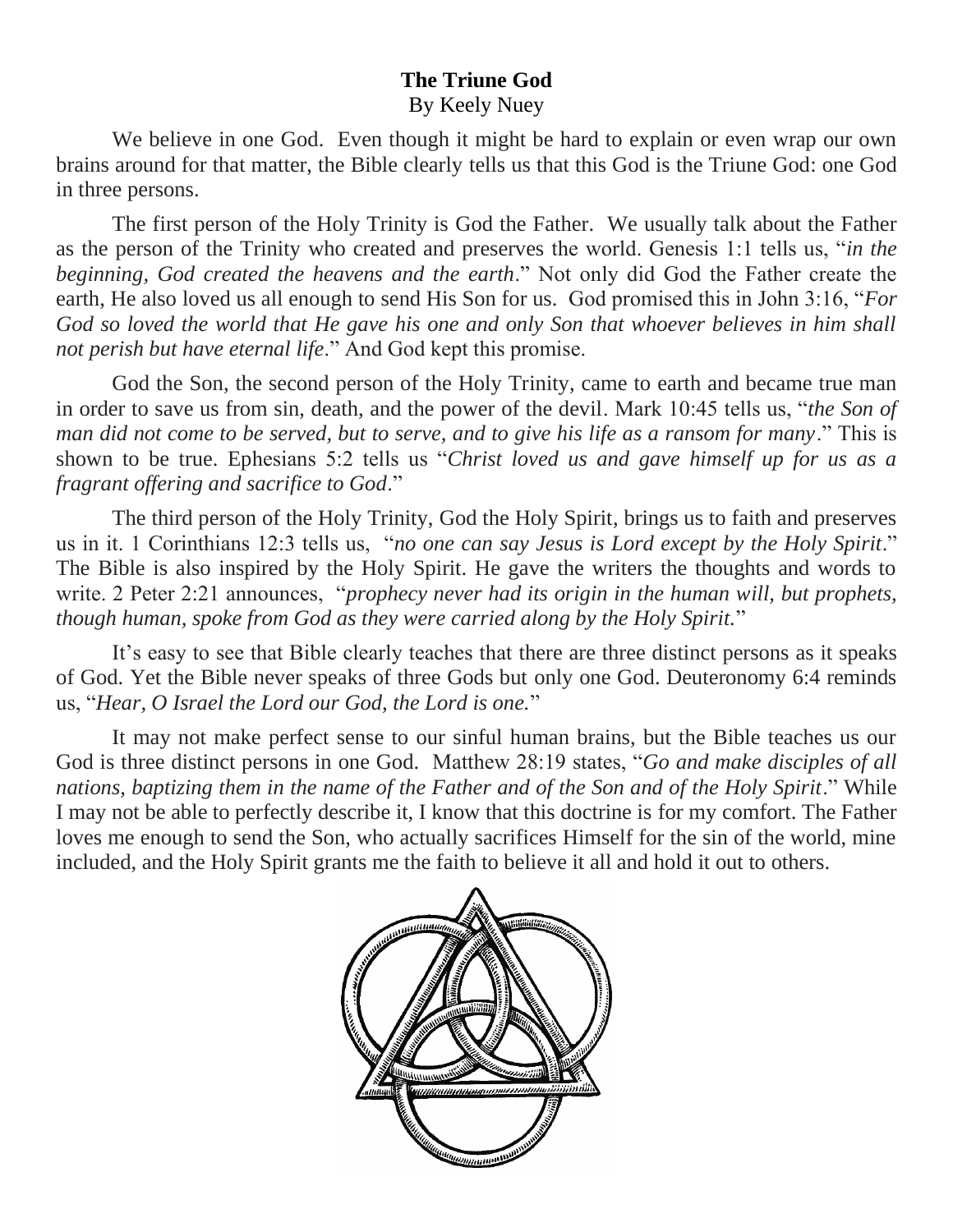#### **Angels** Adler Meyer

# Angels do lots of things for us in our everyday lives. Some of the things they do are bringing messages to God's people and taking a person's soul at the time of death. Angels also give us that spiritual protection that we don't even know is there.

They are very active as Jesus comes into the world. In Luke chapter 1 the angel Gabriel announces the good news to Mary and in Matthew chapter 1, gives very similar news to Joseph. In Matthew 2:13-21 God used an angel to tell Joseph to take Mary and the baby Jesus and flee from impending slaughter. In so doing they protected Jesus, His family, and the plan of salvation.

Angels also help us with lots of other things. Hebrews 1:14 announces, *Are not all angels ministering spirits sent to serve those who will inherit salvation?* Angels are God's servants helping us as they do the will of God. Psalm 103:20-21 says, *Praise the LORD, you his angels, you mighty ones who do his bidding, who obey his word. Praise the LORD, all his heavenly hosts, you his servants who do his will*.

Because Angels are also powerful beings they protect us too. Angels protect us from the devil and demons, who are constantly trying to get us to fall into sin and throw away our faith. Psalm 91:11 tells us God *will command his angels concerning you to guard you in all your ways.*

This is one of the reasons we talk about guardian angels. In Daniel 6:16-23, God protected Daniel in the lions' den by sending an angel and in 2 Kings 6:8-17, God sent an army of angels to protect Elisha. Psalm 91:12 tells us *they will lift you up in their hands, so that you will not strike your foot against a stone*.

Angels are mighty beings who do God's will. As we see angels, we are then reminded of the love of our God. He created them, commands them, and sends them to proclaim His Word and protect His people. They are then another reason that you and I can give thanks to our gracious God.

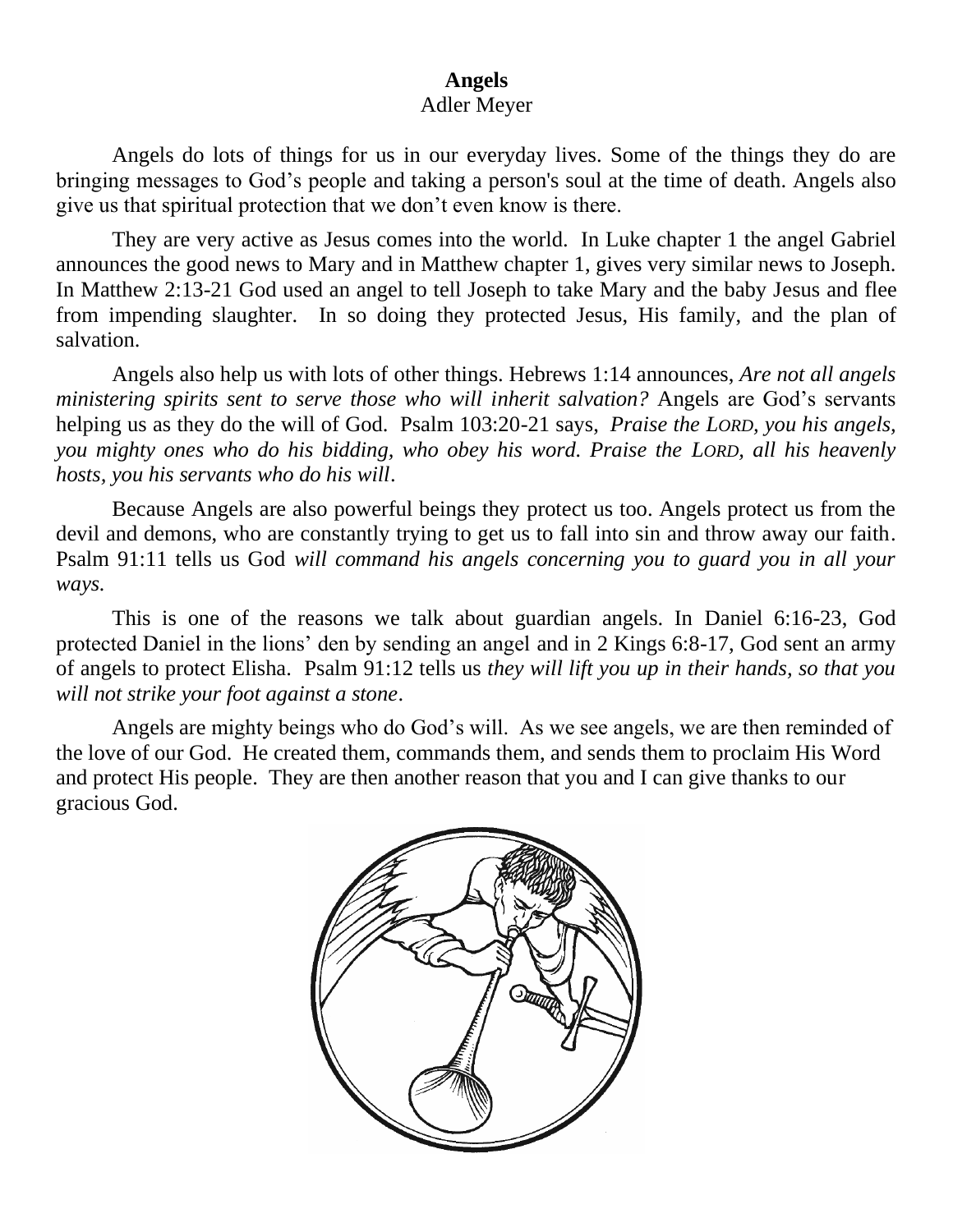#### **Why Can We Be Confident that Heaven Is Ours?** By Braydon Brylski

There are so many reasons why we should be confident that heaven is ours. The greatest gift of all was that Jesus lived a perfect life for you and for me and gave that life for us on the cross. It says in John 3:16, *For God so loved the world that he gave his one and only Son that whoever believes in him shall not perish but have eternal life*. Through faith in Jesus, we are saved from all of our sins.

Already when we are little children God granted faith in our hearts connecting us to the promise of heaven as it states in Matthew 19:14, *Let the little children come to me and do not hinder them, for the kingdom of heaven belongs to such as these*. God does this through our baptisms. Mark 16:16 states, *Whoever believes and is baptized will be saved.*

The promise of the kingdom of heaven never leaves us! When things in life seem too hard and we may struggle, it is easy to doubt God's promises. But God and his love remain with us. Psalms 23:6 reminds us, *Surely your goodness and love will follow me all the days of my life and I will dwell in the house of the Lord forever.* Even in the fight against sin Second Timothy 4:18 assures us, *The Lord will rescue me from every evil attack and bring me safely to this heavenly kingdom, To Him be the glory forever and ever*.

A very comforting promise is found in John 14:13, *Do not let your hearts be troubled. You believe in God, believe also in me. My Father's house has many rooms; if that were not so, would I have told you that I am going there to prepare a place for you? And if I go and prepare a place for you, I will come back to take you to be with me so that you also may be where I am*. The work is still in Jesus' hands. He died for us. He rose again. He is preparing a place for us. He will come back to take us to be with Him in heaven. Why can we be confident that heaven is ours? The answer is simple. Jesus loves me. He loves you too. He has made heaven our home.

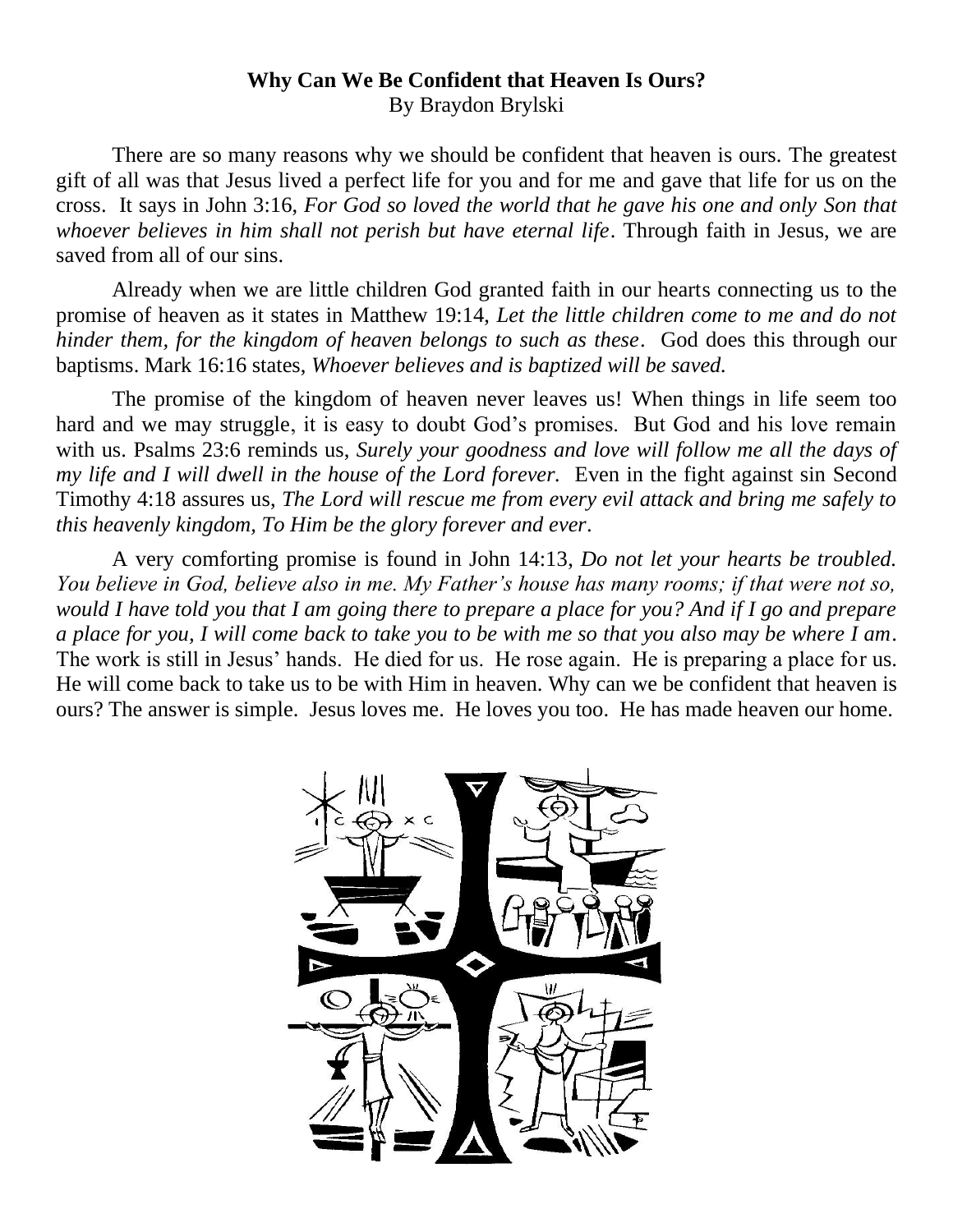## **Using God's Name to Win Souls** By Evalyn Paul

Since the beginning, God has commanded Christians to use His Name to spread God's word. God uses Christians as His prophets to spread the word to the world so that all humans can be saved and have peace with God in heaven one day.

Spreading God's Word is much easier said than done. The big question many people come to is, "How do we come to believe in Jesus?" The real answer is that the Holy Spirit calls us to faith in Jesus. An important detail to remember is that humans can't bring people to faith. We don't have the power to believe on our own or to make others believe. The Holy Spirit does. John 15:16 tells us, *You did not choose me, but I chose you and appointed you to go and bear fruit—fruit that will last*. An excellent example of the Holy Spirit calling us to faith would be Baptism. In Acts 2:38 Peter says, *"repent and be baptized, every one of you, in the name of Jesus Christ for the forgiveness of your sins. And you will receive the gift of the Holy Spirit."*  This reminds us that through the sacrament of Baptism you receive the gift of faith as the Spirit works within it. It is important that we spread the Word about Baptism so everyone can be saved.

Even though the Spirit does all the work, it is still important for Christians to share the message. As it says in Romans 10:17 "*Faith comes for hearing the message, and the message is heard through the word about Christ.*" Romans 10:17 also reminds us that true faith comes back to Christ. In the end, we come to believe in Jesus through the "Word about Christ". This is proof, we need God's Name, ultimately everything God tells us in the Word about Himself, to win the souls for Him.

Unfortunately, many people believe that there is no God. That is why it is important to spread the word to win souls from the devil to the Holy Spirit. 1 Corinthians 2:9, 10 says, *"As it is written, " What no eye has seen, nor ear heard, nor the heart of man imagined, what God has prepared for those who love him."* This isn't a message we will simply know someone must tell us about our Savior. Someone needs to tell us that God has prepared a place for all His believers when earthly death greets them. This is why God wants us to spread the word so that more people get to enjoy heaven as their eternal home. This is why we need to spread the word like Matthew 28:19 says, *"Therefore go and make disciples of all nations, baptizing them in the name of the Father and of the Son and of the Holy Spirit".*

In conclusion, there are many people in the world who don't know about God or believe in Him. It is important for Christians to be faithful servants of God and spread the word about the Bible at any opportunity we get. Christians have an advantage because we know we have true hope in our eternal home in heaven that we want to share that good hope with the world around us.

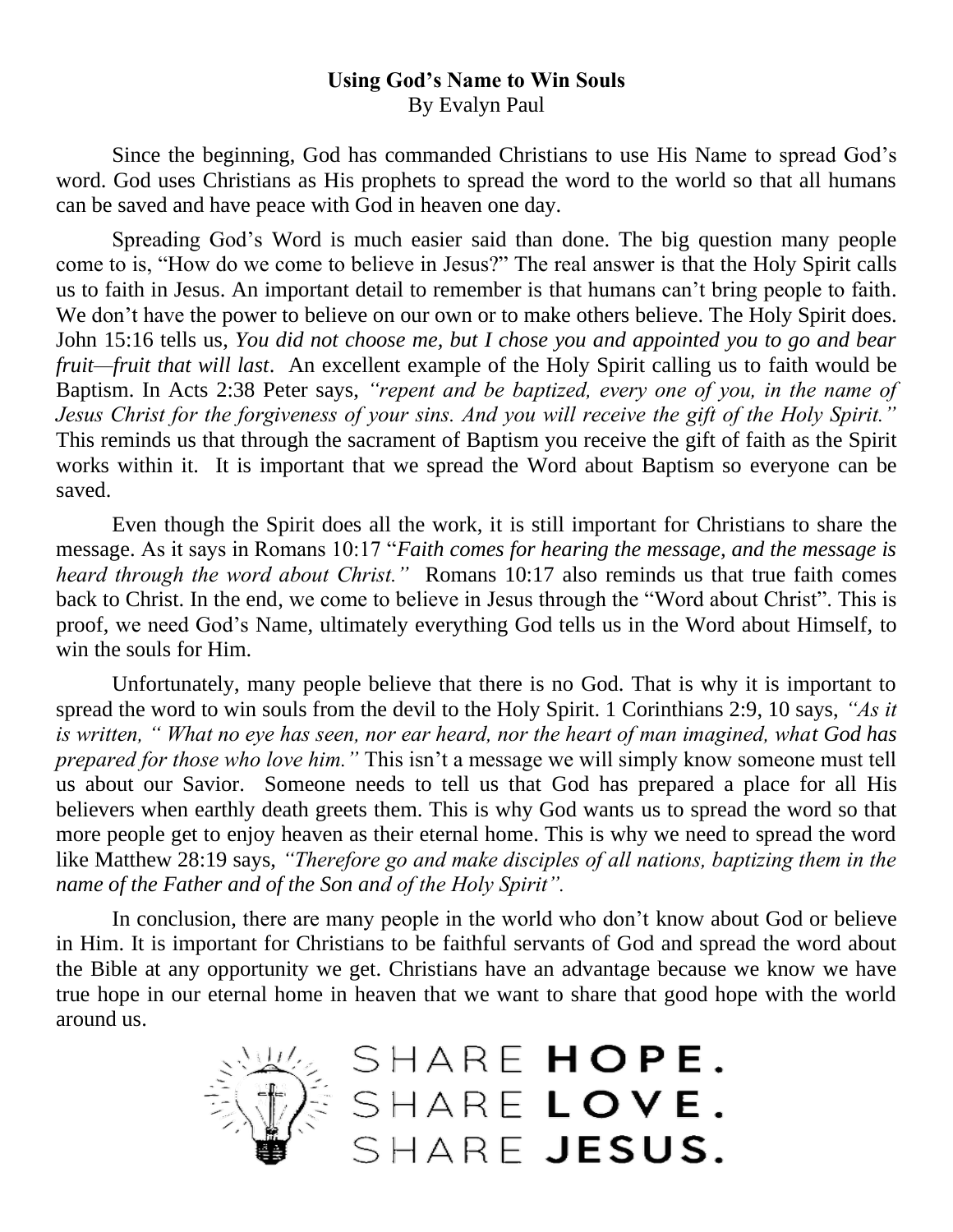#### **What My Baptism Means to Me** By Isabelle Kampman

I'm guessing most or all of you have heard of Baptism. However, do you recall what blessings God gives us through it and what changes the Holy Spirit brings about in our lives through our Baptism? That is what I will be discussing with you, my fellow believers in Christ Jesus, today.

Baptism is water connected to the Word of our God. It's usually a pastor who pours water on your head and says the words "*in the name of the Father and of the Son and of the Holy Spirit*". Perhaps he also made the sign of the cross on your head and on the heart as a symbol that you were now God's child forever. In itself, Baptism seems pretty simple but what it does is far from it.

What blessings does God give us through baptism? Acts 2 verse 38 says: *Peter replied, "Repent and be baptized every one of you in the name of Christ Jesus for the forgiveness of your sins and you will receive the gift of the Holy Spirit"*. This verse explains two things we receive through Baptism: forgiveness of sins and the gift of the Holy Spirit. These two blessings are linked as the Spirit grants us faith in our Savior Jesus Christ and therefore connects us to the forgiveness He won on the cross. 1 Corinthians 6:11 tell us *"You are washed, you are sanctified, you were justified in the name of the Lord Jesus Christ by the Spirit of our God.* These words remind us of the former blessing as we are justified through faith in Christ. However, we see another blessing that is ours as well because we are sanctified. Martin Luther wrote, "where there is forgiveness there is also life and salvation". Because we are justified, we are also freed to live lives of thanks to our God and live each day in the hope of the eternity God has prepared for us all.

Of course that changes everything as the Holy Spirit works in Baptism. In John 3:5,6, it tells us, "*Very truly I tell you, no one can enter the kingdom of God unless they are born of water and the spirit flesh gives birth to flesh but spirit gives birth to spirit.*" We are reborn in Baptism. This is not a physical rebirth but rather we are reborn in the Spirit. Since we are reborn free from sin and free to live for God, we can strive to put off our old self and do the will of God in our everyday life. Our old Adam in us is "drown by daily contrition and repentance that the new man may rise to live before God in righteousness and purity forever."

On June  $6<sup>th</sup>$ , 2008, I was Baptized. On that day God made me His child as He granted faith and washed away my sin. Through your baptism, you also received many gifts and are continually blessed. Baptism is the blessing we are given to wash away our sins and live in the victory Jesus has won for us. Thanks be to God that He loves us in such a way and gives us the victory.